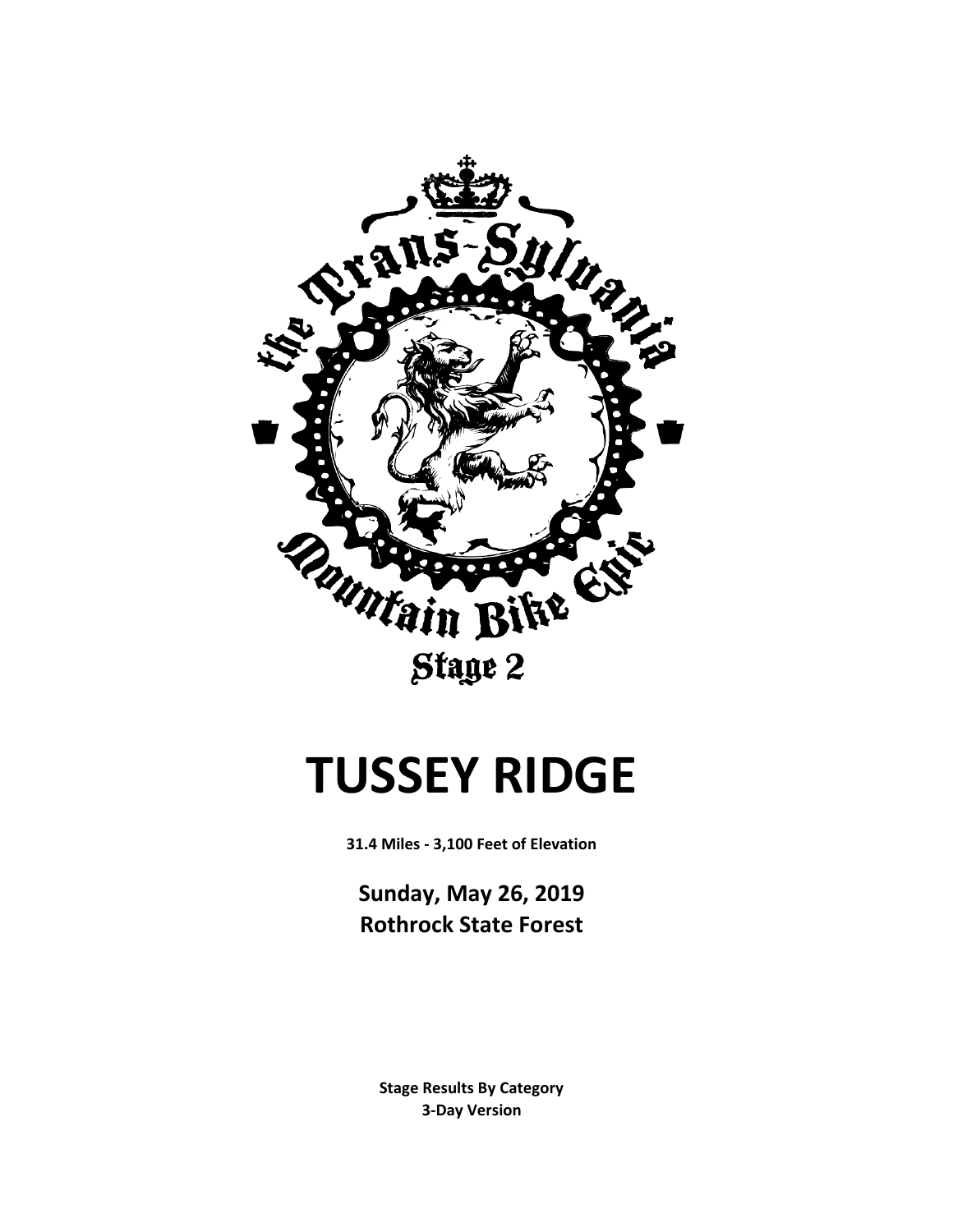## **OPEN MEN**

| <b>RANK</b>    | <b>BIB</b> | <b>NAME</b>                  | <b>TIME</b> | <b>AGE</b>     | <b>CITY, STATE</b>      |
|----------------|------------|------------------------------|-------------|----------------|-------------------------|
|                | 57         | <b>DAN ATKINS</b>            | 02:24:51.48 | $\blacksquare$ | <b>CANTONSVILLE, MD</b> |
| $\overline{2}$ | 58         | <b>SCOTT GRAY</b>            | 02:29:44.18 | 44             | N/A                     |
| 3              | 302        | <b>PAUL BOKEN</b>            | 02:52:59.93 | 37             | <b>CANADA</b>           |
| 4              | 301        | <b>MATT BURKE</b>            | 02:55:09.52 | 33             | <b>SWANSEA, MA</b>      |
| 5              | 304        | <b>DAVID VAN SCHIE</b>       | 02:58:18.08 | 37             | <b>CANADA</b>           |
| 6              | 305        | <b>JOHN CLAUSEN</b>          | 02:59:07.27 | 28             | PLAINSBORO, NJ          |
| 7              | 300        | <b>JARED STRITSMAN</b>       | 03:27:40.09 | 35             | <b>STEPHENTOWN, NY</b>  |
| 8              | 39         | <b>JOHN MCGURL</b>           | 03:42:01.18 | 37             | <b>DUNMORE, PA</b>      |
| 9              | 307        | <b>PHILLIP LICHTENWALNER</b> | 03:46:58.82 | 32             | <b>MOUNTAINSIDE, NJ</b> |
| 10             | 303        | <b>GREGORY RUSHTON</b>       | 04:39:44.59 | 33             | <b>CANADA</b>           |

# **OPEN WOMEN**

| <b>RANK</b> | <b>BIB</b> | <b>NAME</b>            | TIME        | AGE | CITY. STATE             |
|-------------|------------|------------------------|-------------|-----|-------------------------|
|             | 322        | <b>JESSICA NANKMAN</b> | 02:56:40.59 | 42  | <b>HELLERTOWN. PA</b>   |
|             | 323        | <b>CINDY COPLEY</b>    | 03:42:35.07 | 38  | <b>CLARKS GREEN. PA</b> |
|             | 320        | <b>CHRISTINA ALSOP</b> | 04:00:10.95 | 39  | <b>CANADA</b>           |

#### **MEN 40-49**

| <b>RANK</b>    | <b>BIB</b> | <b>NAME</b>          | <b>TIME</b> | <b>AGE</b> | <b>CITY, STATE</b>    |
|----------------|------------|----------------------|-------------|------------|-----------------------|
| 1              | 343        | <b>IAN ODELL</b>     | 02:40:59.81 | 43         | <b>WORCESTER, MA</b>  |
| $\overline{2}$ | 344        | <b>SEAN FRODYMA</b>  | 02:51:32.69 | 45         | <b>TIVERTON, RI</b>   |
| 3              | 349        | <b>NICK CROSSED</b>  | 03:06:24.32 | 46         | PENFIELD, NY          |
| 4              | 347        | <b>BRIAN CAREY</b>   | 03:21:13.57 | 48         | <b>DOYLESTOWN, PA</b> |
| 5              | 342        | <b>JOSHUA CALVI</b>  | 03:35:41.15 | 40         | <b>WORCESTER, MA</b>  |
| 6              | 348        | <b>STEVE SCHWARZ</b> | 03:36:31.71 | 44         | <b>SOLEBURY, PA</b>   |
| 7              | 341        | <b>MICHAEL JONES</b> | 04:43:54.70 | 47         | <b>BOLIVAR, OH</b>    |